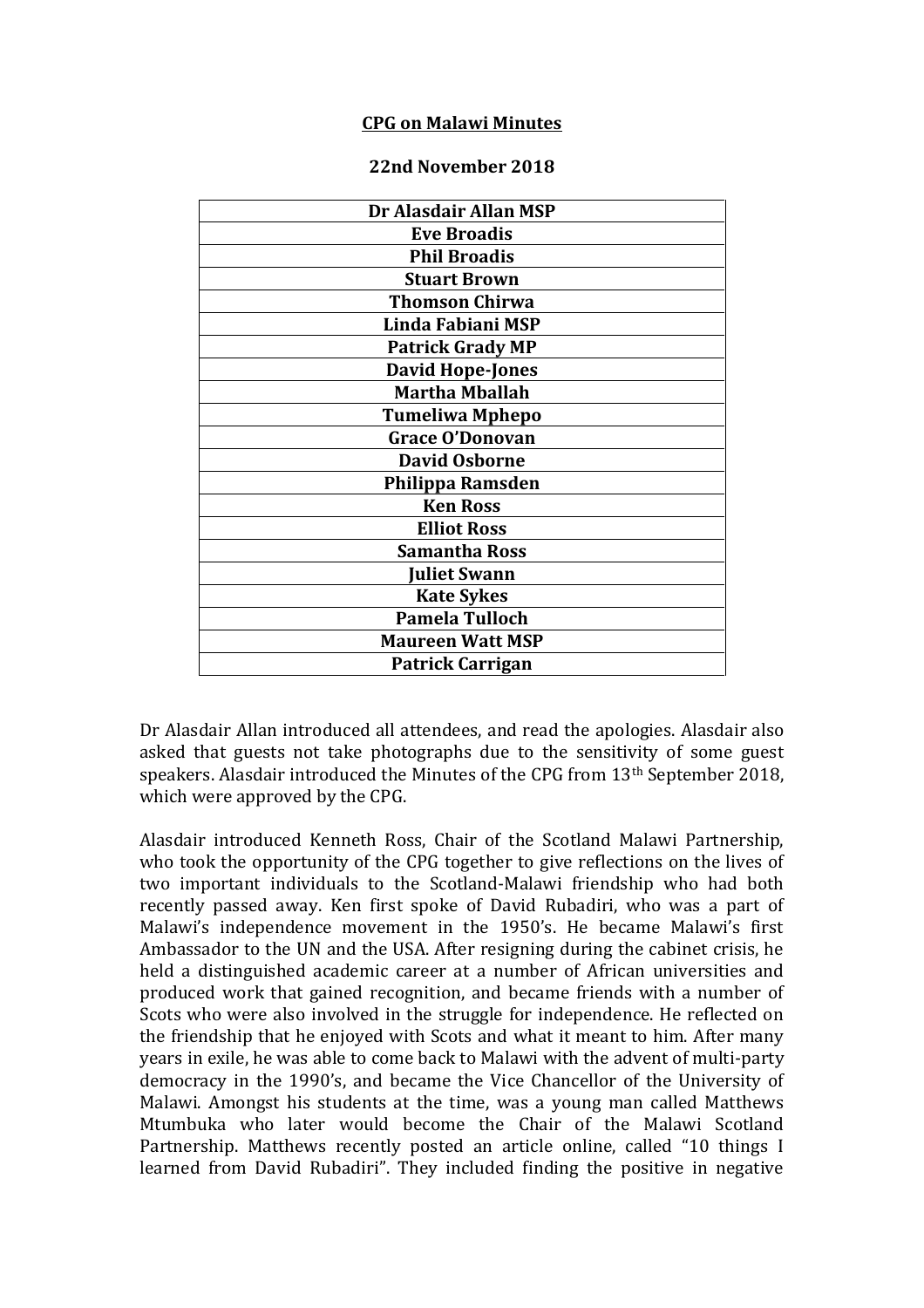situations, aiming higher, the power of presence and believing in values of honesty and courage, to name a few.

Another significant scholar in Malawi was Timothy Ngwira. He was a scientist, and played a leading role over many years at senior levels of the University of Malawi. In 1970, he married Margaret Gunn, a young Scottish volunteer who was in Malawi at the time, and they formed their own partnership that way. The two were formidable contributors; Margaret as a librarian, and Timothy as a scientist. They were married by the Scottish Minister, Reverend Tom Collin, who was a leading figure in the 1950's. It was Tom Collin who introduced Timothy to his side business of wine making. There was a time when communion wine was running low, so Timothy and Tom came together and created Linga Wines. Two years ago, the CPG had a wine tasting with Linga Wines, and the company goes from strength to strength.

Alasdair thanked Ken and spoke to the important testament to both who have passed.

Alasdair introduced Tumeliwa Mphepo (Tume), speaking on albinism in Malawi. He noted that the issue of albinism has long been a concern to this CPG and the Scottish Government, and they are keen to work with people in Malawi on finding solutions to the crisis. Tume is a member of the Association of Persons with Albinism in Malawi and a Scottish Human Rights Defender Fellow. The Fellowship is a partnership between the Scottish Government and the University of Dundee, supported by Front Line Defenders, Amnesty International, Scottish Catholic International Aid Fund and Beyond Borders Scotland.

Tume thanked guests for the opportunity to speak. She began by sharing her own personal story and how she came to be involved in activism. Tume spoke about the discrimination she experienced in school growing up, the bullying, and the exclusion from being involved in activities or from playing with friends. After school, Tume went to university to study Economics. She noted the challenges of studying while being hindered by short-sightedness. Tume wanted to spread awareness of the challenges faced by those with albinism, and started a community service project in Zomba on albinism. Tume then became involved in the work of the Association of Persons with Albinism in Malawi.

The Association is an advocacy organisation for the rights of people with albinism in Malawi. According to estimates, there are around 8,000 – 10,000 people with albinism in Malawi. The aim of the Association is to defend their rights by creating equitable, enterprising, violence-free and healthy communities which help improve the lives and conditions of persons with albinism. Their vision is to see a community of persons with albinism enjoying their human rights with sustainable livelihoods. The Association has four strategic advocacy areas:

 Education: spreading awareness of albinism in schools, role-modelling, and providing bursaries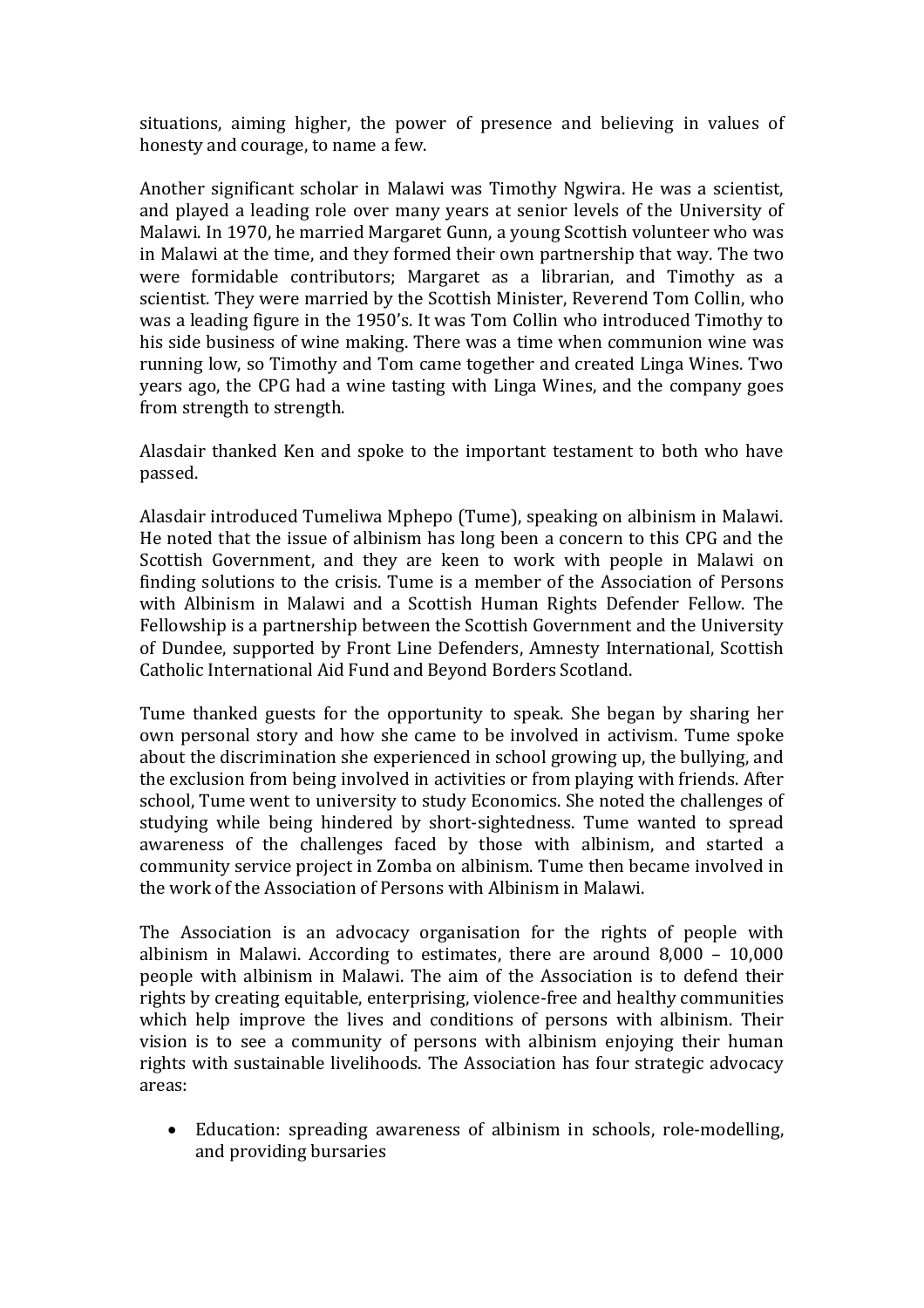- Health: advocating for the availability of sunscreen as an essential drug, training healthcare workers on understanding albinism, planning to have a sunscreen lotion manufacturing plant
- Socioeconomic inclusion: lobbying for inclusion of PWAs (persons with albinism) in development programmes, protecting graves, providing social support to survivors of attacks
- Security and access to justice: awareness raising messages, media engagement in human rights and education and promotion, marches and petitions, in-transit awareness, regional and international human rights engagements

Sunscreen protection awareness and advocacy is a major priority for the Association, where they focus on sun safe practices. The Association is also part of Action on Albinism Africa, which engages this issue on both regional and international human rights levels.

Thus far, the Association has made significant achievements, including:

- Having enhanced the visibility of PWAs and the Association as an organisation at national and international level
- Some related laws have been amended, such as the Anatomy Act and the Penal Code
- National Action Plan for Persons with Albinism was developed, and the Association developed a five year strategic plan
- Strengthening community networks
- Reduced incidences of attacks in targeted districts
- Addressed and incorporated intersecting issues relating to women, children and discrimination

The National Action Plan was developed by different stakeholders, the Malawi Government, development partners and the Association. It focuses on 1) civic education, awareness raising and training; 2) administration of justice and the support of victims; 3) safety and security of PWAs; 4) human rights monitoring, reporting and research; 5) mainstreaming and the empowerment of PWAs; 6) access to affordable and quality healthcare; 7) access to equitable and quality education. However, the Plan has not yet been implemented due to a lack of funding.

Challenges to the strategic advocacy areas of the Association are as follows:

- Education: discrimination, attacks, poverty, and access to learning needs
- Health: inaccessible sunscreen lotion means that many PWAs suffer from skin cancer, leading to death
- Socioeconomic: unemployment, marriage problems, and no affirmative action targeting PWAs
- Access to justice and security: lack of necessary forensic investigation equipment to facilitate provision of evidence, problems with cases involving cross-border nationals, lack of mechanisms to strengthen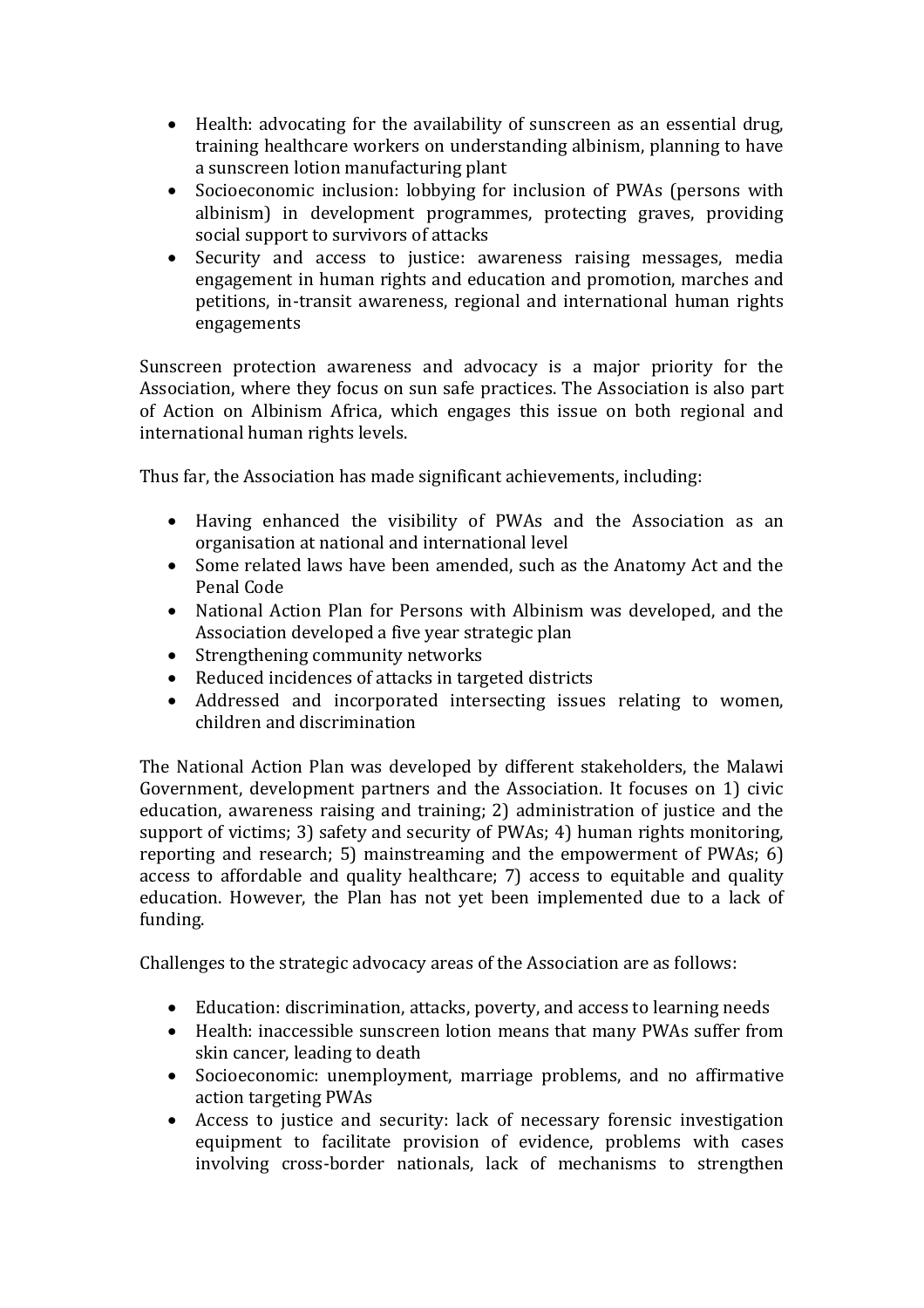security governance system, and inability to adequately respond to attacks

Further institutional challenges are funding for programmes, administration, construction of office structure, and sunscreen.

This was followed by a Q&A, where Tume answered questions from the attendees.

Q: What help do you get from the faith community?

A: At the start it was just us. We were surprised that organisations weren't helping our cause because we are part of society, but stakeholders did start coming in. The approach is reactive, and not a preventative approach. We want our members to be safe, and there was a case where a priest and police officials were involved, and they betrayed us. We advise our members to take care of themselves and be safe on their own, and they shouldn't trust anyone.

Q: Many don't realise this is an issue, and it is coming to light because of the killings. I've never met someone with albinism who has gone to university. Is the Malawi Government doing the same thing as Tanzania, by building communities for people with albinism?

A: We didn't want to implement it in Malawi because we thought it would be isolating PWAs. They are already not accepted and then you isolate them further. We realise that albinism is genetic, yet anyone can give birth to someone with albinism, so if we take them away then how many people would we be taking away altogether? It's better for them to integrate rather than be taken away.

Q: What could we do to enable girls with albinism to go to school? Security is an issue, but have you seen anything successful in community policing or community engagement?

A: You can help by providing reading aid materials, like telescopes, magnifying glasses and supplying materials in large print.

Q: How far have the plans for the sunscreen lotion plant gone, and how likely is it to come to fruition? Is sunscreen provision free or subsidised?

A: We get it for free, but it is not available at health centres. They procure them from the medical schools, but it is not seen as a top priority due to low demand. We are seen as a minority, and therefore the demand is not high enough, so we are still left suffering.

Q: In the past, I wasn't aware of the social problems associated with albinism. Has something changed to attitudes in recent years?

A: In the past, there would have been more PWAs. Many are now killed in infancy. They used to believe that PWAs couldn't die, and could only disappear.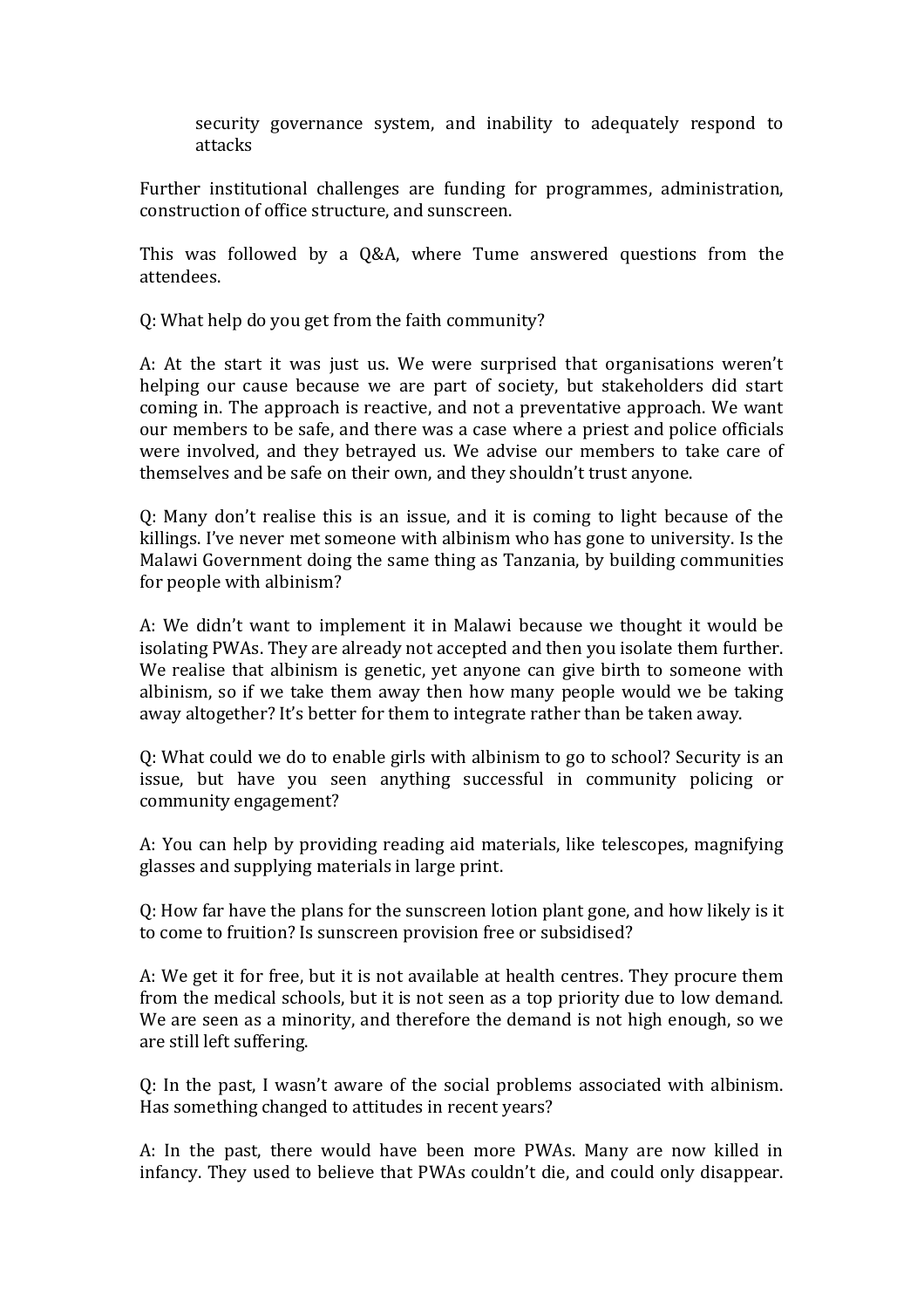They would be killed so you can see they are dead. There has also been a money exchange for body parts from PWAs.

Dr Alasdair Allan thanks Tume for her presentation, and for the active role she is playing in seeking to address this issue. Alasdair invites Ken Ross to speak about the recent Malawi-Scotland Conference, held in Lilongwe in November 2018.

Ken introduced the conference as having arisen out of prior inspiration taken from the Malawi after Gleneagles Conference in the Scottish Parliament in 2005. It was a time when Scotland was rediscovering itself in many ways. One thing it rediscovered was its relationship with Malawi, which had been there for many years, and taking the next step together into the 21st century. The Malawi after Gleneagles Conference came as a response to the G8, which Scotland had hosted, and which had held an Africa focus. It created a climate and a focal point. The Scottish Parliament offered to host the event, and the newly formed SMP offered to organise it. With significant government involvement led by then-First Minister Jack McConnell and representatives from different sectors of Scottish civil society, joined by a delegation of 60 Malawians with a similar spread of backgrounds and experience. Coming together, there was an element of celebration and great warmth and affection, but also of a Conference that had a cutting edge. It suggested that the conventional model of international aid had sadly done little to overcome extreme poverty that remained the experience of too many Malawian citizens. We've seen this evening that these challenges are with us today, but the drive that came through the conference was that if Scotland and Malawi would attempt a common initiative, it would have to be something different and innovative. Working with partnership, friendship, trust and mutual respect, meaningful initiatives to combat poverty in Malawi would be a primary focus. It would be a two way street with Scotland recognising it had much to learn from Malawi, and this found expression in the intergovernmental cooperation agreement with the four strands: health, education, civic governance and sustainable economic development. Reciprocity was named as a guiding principle, and there was a natural expectation for Malawi to host a return fixture and with the signing of a renewed intergovernmental agreement in 2018, the Global Goals Partnership Agreement. MaSP took the lead in organising this conference under the heading: Malawi and Scotland: Together for International Development. It was held in Bingu Conference Centre in Lilongwe on 28-29 September 2018. It brought together representatives of government, parliament and civil society. After 13 years of partnership and collaboration across fields, it was time to take stock of progress and look with ambition to the future, particularly with the 2030 Horizon of the UN Global Goals. Urgent concerns about safeguarding and youth participation was also present. With more than 300 participants, it was around double the size of its 2005 predecessor and was predominantly Malawian in its composition and organisation, though with a significant contingent of Scottish delegates. With the UN Global Goals resting on Number 17: Partnerships for the Goals, it made sense that the two small nations could offer a model of what that might mean in practice. Over 13 years and longer, we've built up ways of working together in mutual respect recognising that both partners have a valuable contribution to make. Trust and mutual confidence have been built up over generations to provide invaluable social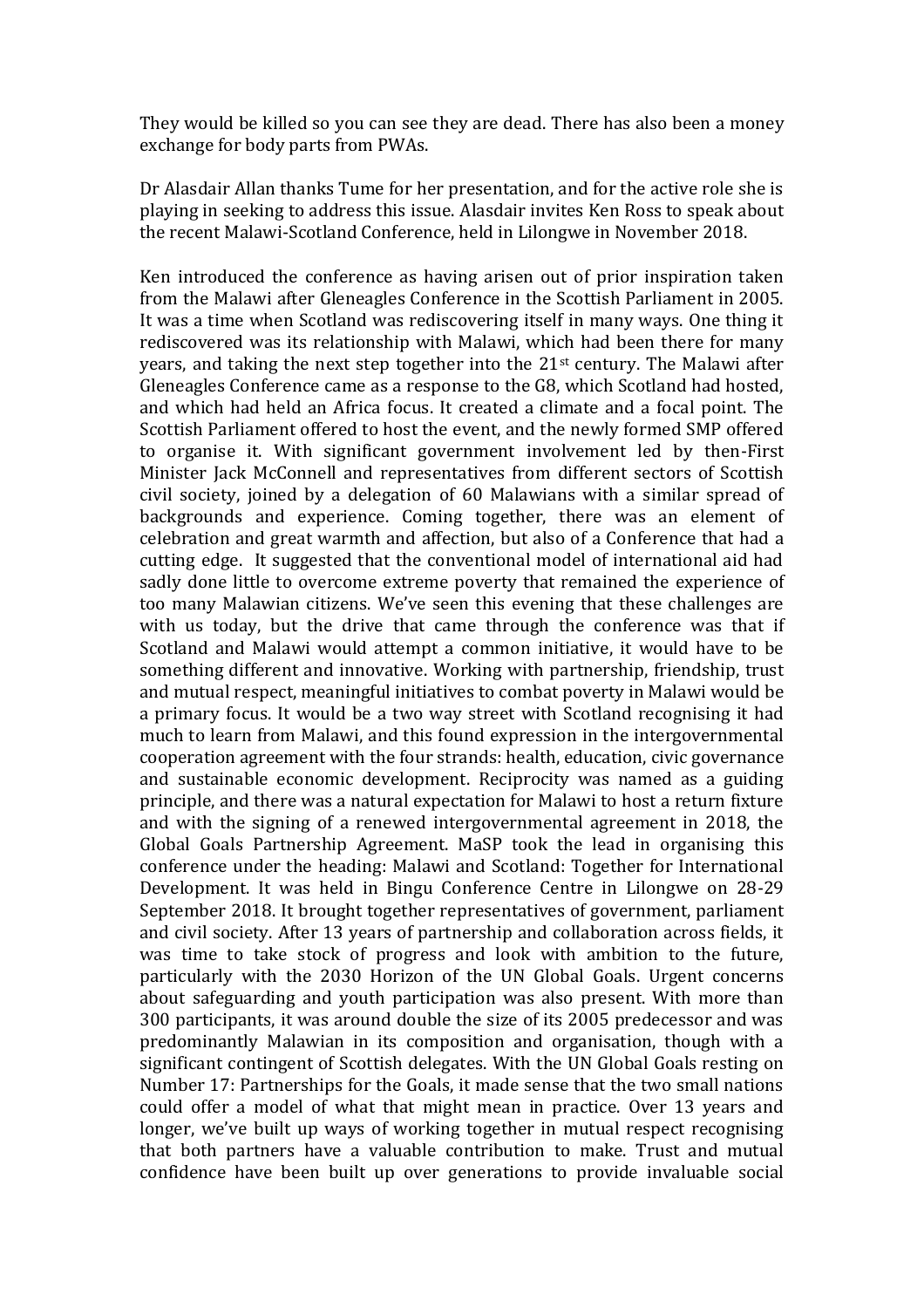capital that can be put to work today. This is further strengthened by an ethic of collaboration where different actors work together to strengthen one another by working for a common good. The spirit of collaboration breaks down barriers between different players in each country. Partnership model opens up ways of working together and the conference demonstrated that. The plenary identified 15 cross cutting commitments in each of the working groups, and which the conference believes essential for the success of the SDGs and GGPA. They include:

- 1. Government, parliament, and civil society
- 2. Sharing impact
- 3. Continental understanding
- 4. Influencing others
- 5. Holistic working
- 6. Governance
- 7. Government policy
- 8. Capacity building
- 9. Partnership
- 10. Delivery
- 11. Sustainability
- 12. Local Ownership
- 13. Youth Participation
- 14. Safeguarding
- 15. Equality

Q: There are some areas in Malawi where things are the same as before, maybe even worse. Can you actually get to those areas where nothing has been done yet? Education, especially.

A: One of the things Scotland can take pride in its fundamental belief of partnership and discussing those priorities. The conference provided an opportunity to really listen to the Malawian side and their experience of the aid industry. Education was one of the seven working groups there, looking at what has been achieved and looking forward where need has not yet been met, and the need for further work and identifying the best ways and principles and priorities. Scotland can take pride in ensuring that it has worked in Malawi with humility and wouldn't look to claim it hasn't solved their problems, especially in remote areas and education. There are the beginnings of a plan to work together there but listening is key and the government top-down approach is not going to help compared to working within established partnership principles.

Q: What is the relationship between Scotland and Malawi's Parliaments?

A: There have been Parliamentary visits back and forth. What came out oldest from the groups was good governance as an essential platform on which all partnership needs to sit. There needs to be good governance in NGO's, government and parliamentary links. There is a sense that inter-parliamentary cooperation is put on hold until elections in May 2019. Westminster promotes the female caucus in Malawian Parliament. One of the major challenges faced for